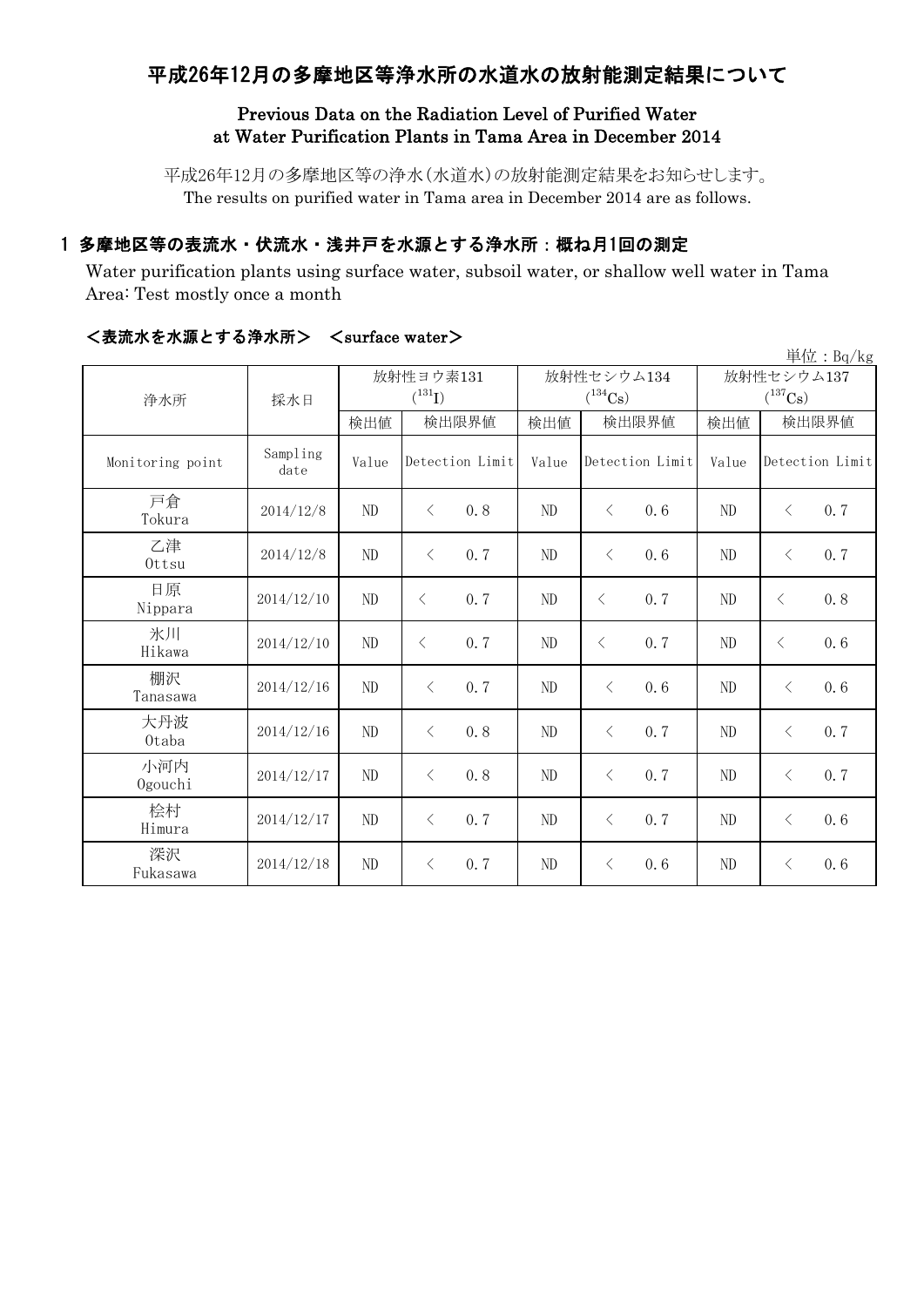| 単位: Bq/kg             |                  |                          |                   |  |                            |           |                 |                            |           |                 |
|-----------------------|------------------|--------------------------|-------------------|--|----------------------------|-----------|-----------------|----------------------------|-----------|-----------------|
| 浄水所                   | 採水日              | 放射性ヨウ素131<br>$(^{131}I)$ |                   |  | 放射性セシウム134<br>$(^{134}Cs)$ |           |                 | 放射性セシウム137<br>$(^{137}Cs)$ |           |                 |
|                       |                  | 検出値                      | 検出限界値             |  | 検出値                        | 検出限界値     |                 | 検出値                        | 検出限界値     |                 |
| Monitoring point      | Sampling<br>date | Value                    | Detection Limit   |  | Value                      |           | Detection Limit | Value                      |           | Detection Limit |
| 千ヶ瀬第二<br>Chigasedaini | 2014/12/9        | $\rm ND$                 | 0.8<br>$\langle$  |  | ND                         | $\langle$ | 0.7             | ND                         | $\langle$ | 0.8             |
| 日向和田<br>Hinatawada    | 2014/12/9        | ND                       | 0.7<br>$\langle$  |  | ND                         | $\langle$ | 0.5             | ND                         | $\lt$     | 0.7             |
| 成木<br>Nariki          | 2014/12/11       | ND                       | 0.7<br>$\langle$  |  | ND                         | $\langle$ | 0.7             | ND                         | $\langle$ | 0.7             |
| 二俣尾<br>Futamatao      | 2014/12/11       | $\rm ND$                 | 0.7<br>$\langle$  |  | ND                         | $\lt$     | 0.6             | ND                         | $\langle$ | 0.8             |
| 高月<br>Takatsuki       | 2014/12/15       | ND                       | 0.7<br>$\langle$  |  | $\rm ND$                   | $\langle$ | 0.6             | ND                         | $\langle$ | 0.8             |
| 沢井第一<br>Sawaidaiichi  | 2014/12/22       | $\rm ND$                 | 0, 8<br>$\langle$ |  | ND                         | $\lt$     | 0.7             | ND                         | $\langle$ | 0.6             |
| 沢井第二<br>Sawaidaini    | 2014/12/22       | ND                       | 0, 8<br>$\langle$ |  | N <sub>D</sub>             | $\langle$ | 0.7             | ND                         | $\langle$ | 0.6             |
| 御岳山<br>Mitakesann     | 2014/12/24       | ND                       | 0.7<br>$\lt$      |  | ND                         | $\lt$     | 0.6             | ND                         | $\langle$ | 0.7             |

### <伏流水を水源とする浄水所> <subsoil water>

# <地下水(浅井戸)を水源とする浄水所> <shallow well>

| 甲位・Ba/kg           |                  |                          |                 |       |                            |                            |                 |  |  |
|--------------------|------------------|--------------------------|-----------------|-------|----------------------------|----------------------------|-----------------|--|--|
| 浄水所                | 採水日              | 放射性ヨウ素131<br>$(^{131}I)$ |                 |       | 放射性セシウム134<br>$(^{134}Cs)$ | 放射性セシウム137<br>$(^{137}Cs)$ |                 |  |  |
|                    |                  | 検出値                      | 検出限界値           | 検出値   | 検出限界値                      | 検出値                        | 検出限界値           |  |  |
| Monitoring point   | Sampling<br>date | Value                    | Detection Limit | Value | Detection Limit            | Value                      | Detection Limit |  |  |
| 杉並<br>Suginami     | 2014/12/4        | ND                       | 0.8             | ND.   | 0.6                        | ND                         | 0.8             |  |  |
| 上代継<br>Kamiyotsugi | 2014/12/15       | ND                       | 0.6             | ND    | 0, 6                       | ND                         | 0, 7            |  |  |
| 上石原<br>kamiisihara | 2014/12/24       | ND                       | 0.8             | ND.   | 0.6                        | ND                         | 0.8             |  |  |